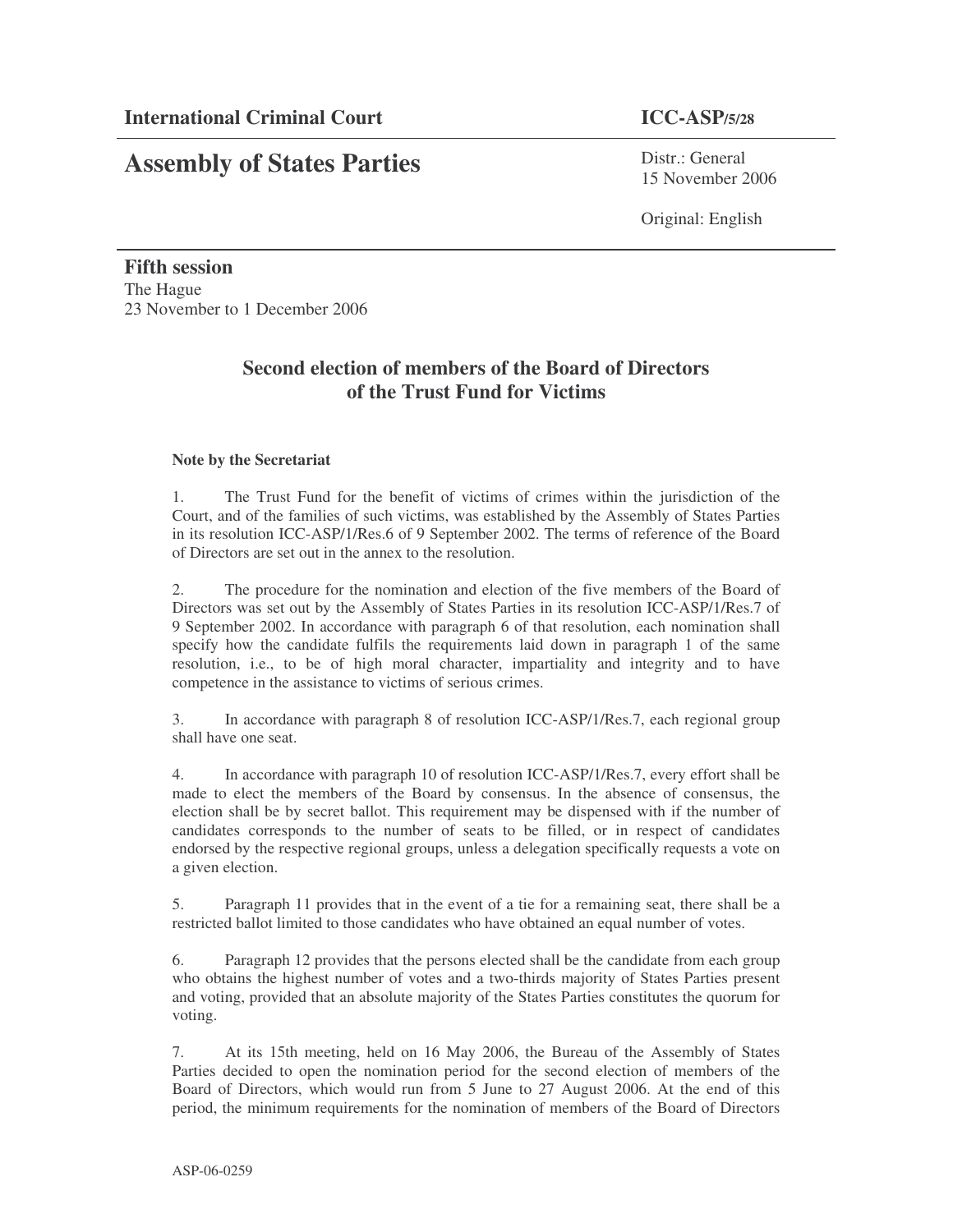had not been met. In accordance with paragraph 4 of resolution ICC-ASP/1/Res.5, the nomination period was extended four times to 19 November 2006.

8. As at 29 October 2006, the following nominations had been received<sup>1</sup>:

African States

- Mr. Abdoulaye Barry (Burkina Faso)
- Archbishop Desmond Tutu (South Africa)

Asian States

- No nominations had been received.

Eastern European States

- Mr. Victor Gumi (Albania)
- Mr. Tadeusz Mazowiecki (Poland)

Group of Latin American and Caribbean States

- Mr. Arthur N.R. Robinson (Trinidad and Tobago)

Western European and other States

- Ms. Simone Veil (France)

9. In accordance with paragraph 7 of resolution ICC-ASP/1/Res.7, information relating to the candidates, with accompanying documents, is contained in the annex to the present note.

 $1$  On 29 September 2006, the Government of Kenya withdrew the candidacy of Mr. Amos Wako.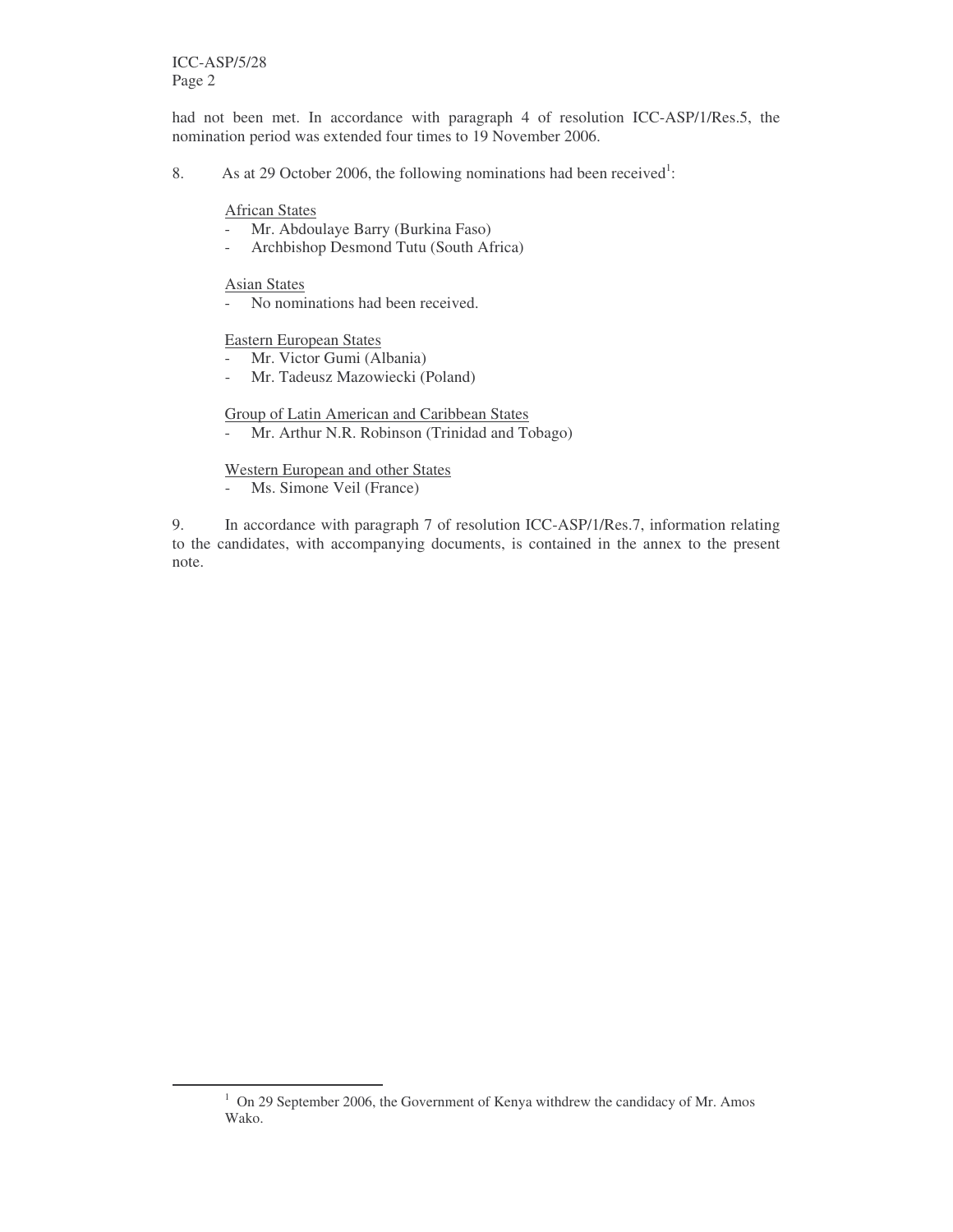## **Annex**

#### **A. Mr. Abdoulaye Barry (Burkina Faso)**

**Note verbale dated 17 August 2006 from the Permanent Mission of Burkina Faso to the United Nations addressed to the Secretariat of the Assembly of States Parties**

[Original: French]

The Permanent Mission of Burkina Faso to the United Nations presents its compliments to the Secretariat to the Assembly of States Parties to the Rome Statute of the International Criminal Court and has the honour to inform it that the Government of Burkina Faso has decided to submit the candidacy of Mr. Abdoulaye Barry for election as a member of the Board of Directors of the Court's Trust Fund for Victims. The curriculum vitae of Mr. Barry is contained in the annex hereto.

#### **Statement of qualifications**

### **Civil status**

| Surname:                 | Barry                                |
|--------------------------|--------------------------------------|
| Given name:              | Abdoulaye                            |
| Date and place of birth: | 1955, Banh (Yatenga)                 |
| Nationality:             | Burkina Faso                         |
| Marital status:          | Married, father of four (4) children |

#### **Academic studies, training and courses attended**

| 1961-1969  | Banh Public Primary School (Yatenga): Certificat d'Etudes Primaires<br>Elémentaires (primary school certificate) (CEPE).                                                      |
|------------|-------------------------------------------------------------------------------------------------------------------------------------------------------------------------------|
| 1969-1973  | Antoine Roche High School, Ouahigouya: Brevet d'Etudes du Premier<br>Cycle (first cycle of secondary studies) (BEPC).                                                         |
| 1973-1976  | Philippe Zinda Kaboré Lycée, Ouagadougou: Baccalaureate A4 Series.                                                                                                            |
| 1976-1981  | University of Benin in Lomé (Togo): Bachelor's and Master's degree in<br>law, majoring in judicial studies.                                                                   |
| 1981-1983  | Ecole Nationale de la Magistrature, Paris (France) (National School of<br>Magistrates): Magistrates Diploma.                                                                  |
| 1991       | International Academy of Constitutional Law, Tunis (Tunisia): awarded<br>diploma.                                                                                             |
| Since 1983 | Attended numerous professional and specialized training courses in Europe<br>and Africa in human rights, drugs, money-laundering and arms trafficking,<br>among other fields. |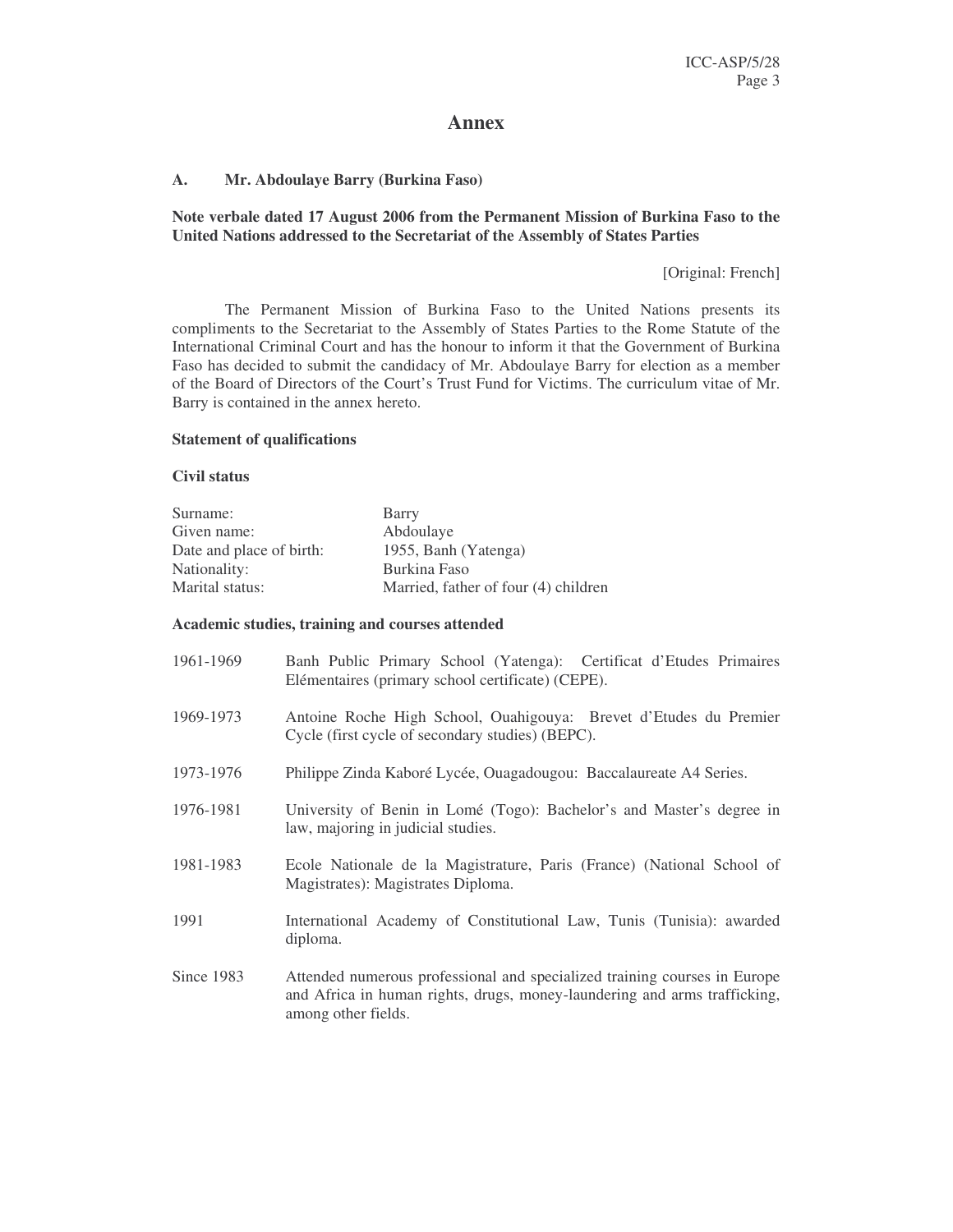## **Work experience**

| 1983-1985        | State Prosecutor in the Lower Court of Dédougou.                                                                                                                                                                                                                                                                                                                                                                                                                                                                                     |
|------------------|--------------------------------------------------------------------------------------------------------------------------------------------------------------------------------------------------------------------------------------------------------------------------------------------------------------------------------------------------------------------------------------------------------------------------------------------------------------------------------------------------------------------------------------|
| Functions:       | Represent in person the Office of the Public Prosecutor in the Lower<br>Court;<br>- Receive complaints and accusations and decide on the course of action to<br>be taken;<br>- Take or cause to be taken all necessary actions for the investigation and<br>prosecution of criminal offences;<br>Supervise the activities of the officers and agents of the judicial police<br>within the jurisdiction of the Lower Court;<br>- Direct supervision of the police.                                                                    |
| 1985-1986        | State Prosecutor in the Lower Court of Ouagadougou.                                                                                                                                                                                                                                                                                                                                                                                                                                                                                  |
| Functions        | The same as above, but with jurisdiction over a larger area.                                                                                                                                                                                                                                                                                                                                                                                                                                                                         |
| 1986-1987        | Secretary-General of the Ministry of Justice.                                                                                                                                                                                                                                                                                                                                                                                                                                                                                        |
| <b>Functions</b> | Assist the Minister in implementing the policies of the Ministry;<br>Ensure administrative and technical coordination between Government<br>and external entities and the departments of the Ministry;<br>Manage the technical relations between the Ministry of Justice and other<br>Ministries, the General Secretariat of the Government and of the Council<br>of Ministers, and other national institutions;<br>Authorized to sign all documents related to the daily operations of the<br>$\overline{\phantom{a}}$<br>Ministry. |
| 1987-1989        | Government Commissioner on the National High Court.                                                                                                                                                                                                                                                                                                                                                                                                                                                                                  |
| Functions        | - Represent the Office of the Public Prosecutor at the High Court;<br>In this capacity, draft written conclusions for oral presentation to the<br>Court in all cases assigned to it.                                                                                                                                                                                                                                                                                                                                                 |
| 1989-1992        | Secretary-General of the Ministry of Justice.                                                                                                                                                                                                                                                                                                                                                                                                                                                                                        |
| Functions        | The same as previously discharged from 1986 to 1987.                                                                                                                                                                                                                                                                                                                                                                                                                                                                                 |
| 1992-1994        | Prosecuting Attorney in the Supreme Court.                                                                                                                                                                                                                                                                                                                                                                                                                                                                                           |
| <b>Functions</b> | Spokesman for the Public Prosecutor before the assigned Chamber or before<br>any other organ of the Court if so assigned by the Public Prosecutor.                                                                                                                                                                                                                                                                                                                                                                                   |
| 1994-1995        | Secretary-General of the Ministry for Relations with Parliament.                                                                                                                                                                                                                                                                                                                                                                                                                                                                     |
| <b>Functions</b> | In addition to the traditional functions of the Secretary-General of a<br>Ministry (such as the Ministry of Justice, for example), special<br>responsibility for the Ministry's technical relations with Parliament.                                                                                                                                                                                                                                                                                                                 |
| 1996-1999        | Government Commissioner on the Supreme Court and member of the High<br>Court of Justice of Burkina Faso.                                                                                                                                                                                                                                                                                                                                                                                                                             |
| <b>Functions</b> | - Draft written conclusions for oral presentation in hearings of the<br>Administrative Chamber of the Supreme Court;                                                                                                                                                                                                                                                                                                                                                                                                                 |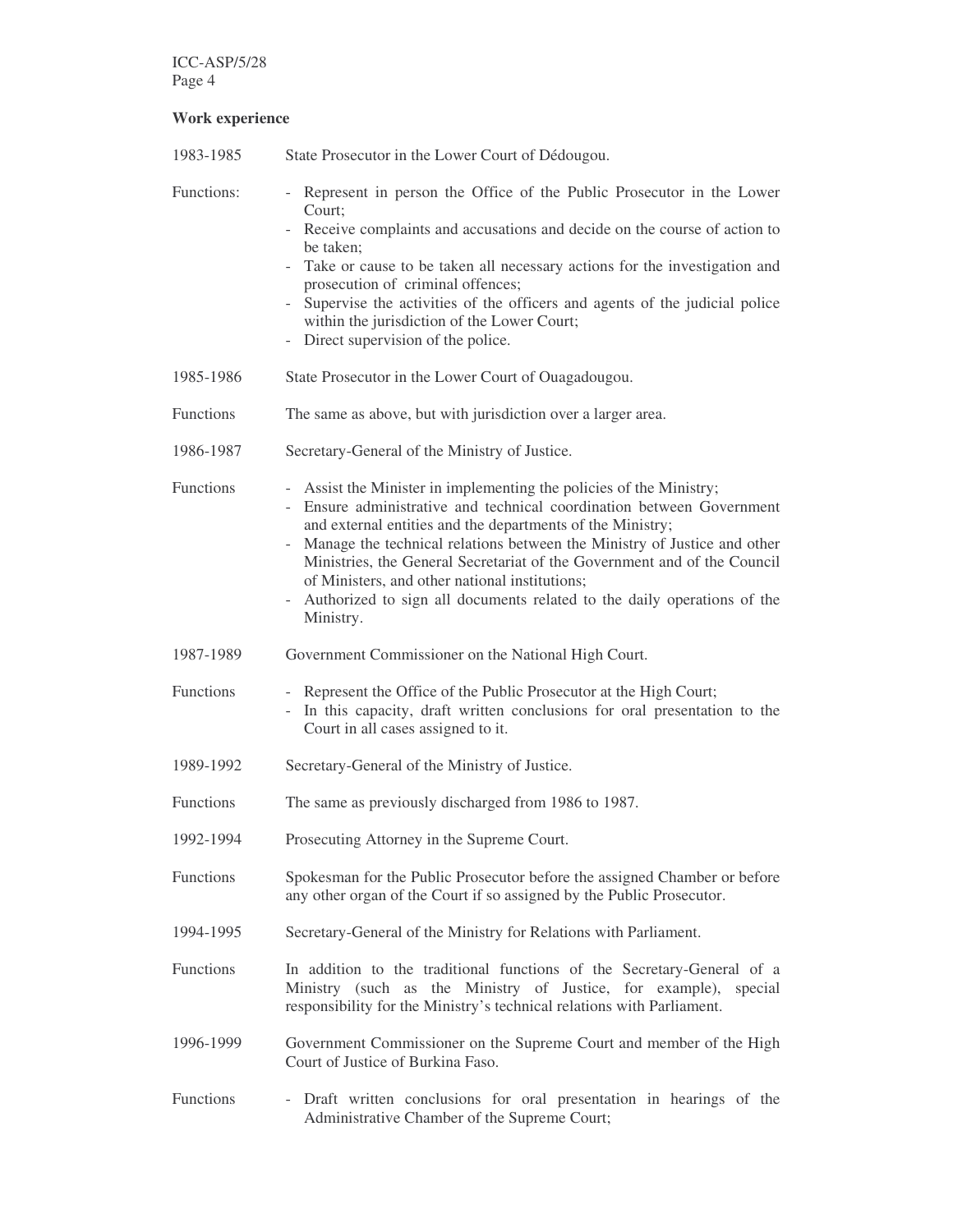|                  | - Take all necessary action to determine the truth, in accordance with the<br>law;<br>- Rule on questions of procedure, in particular the declaration of an<br>investigation as null and void.                                                                                                                                                                                                                                                                                                                                                                             |
|------------------|----------------------------------------------------------------------------------------------------------------------------------------------------------------------------------------------------------------------------------------------------------------------------------------------------------------------------------------------------------------------------------------------------------------------------------------------------------------------------------------------------------------------------------------------------------------------------|
| 1999             | Public Prosecutor in the Court of Appeal of Ouagadougou – member of the<br>Supreme Council of the Magistracy.                                                                                                                                                                                                                                                                                                                                                                                                                                                              |
| <b>Functions</b> | - Represent in person or through alternates the Office of the Public<br>Prosecutor at the Court of Appeal and at the Court of Assizes sitting at<br>the Court of Appeal;<br>Ensure implementation of the criminal law throughout the national<br>$\sim$<br>territory;<br>- Take or cause to be taken all actions necessary for the prosecution of<br>criminal acts;<br>- Monitor the activities of the State Prosecutors under his authority;<br>Supervise the activities of officers and agents of the judicial police within<br>the jurisdiction of the Court of Appeal. |
| 1999-2005        | Government Commissioner on the Military Tribunal of Ouagadougou.                                                                                                                                                                                                                                                                                                                                                                                                                                                                                                           |
| <b>Functions</b> | - Carry out the functions of the Office of the Public Prosecutor on the<br>Military Tribunal;<br>- Take or cause to be taken all actions necessary for the prosecution of<br>criminal offences before the Military Tribunal.                                                                                                                                                                                                                                                                                                                                               |

## **Teaching experience**

| 1987-1997                                                             | Part-time lecturer in Criminal Procedure at the Faculty of Law of the     |
|-----------------------------------------------------------------------|---------------------------------------------------------------------------|
|                                                                       | University of Ouagadougou and at the National Police School of            |
|                                                                       | Ouagadougou.                                                              |
| 1997-2004                                                             | Part-time lecturer in Criminal Law and Criminal Procedure at the National |
| School of Administration and the Magistracy of Ouagadougou and at the |                                                                           |
|                                                                       | National School of Public Health of Ouagadougou.                          |

## **Languages**

## **French**

| Written | Very good |
|---------|-----------|
| Reading | Very good |
| Spoken  | Very good |

## **English**

| Written        | Fair       |
|----------------|------------|
| Reading        | Quite good |
| Spoken         | Fair       |
| <b>Spanish</b> |            |

| Written | Basic knowledge |
|---------|-----------------|
| Reading | Basic knowledge |
| Spoken  | Basic knowledge |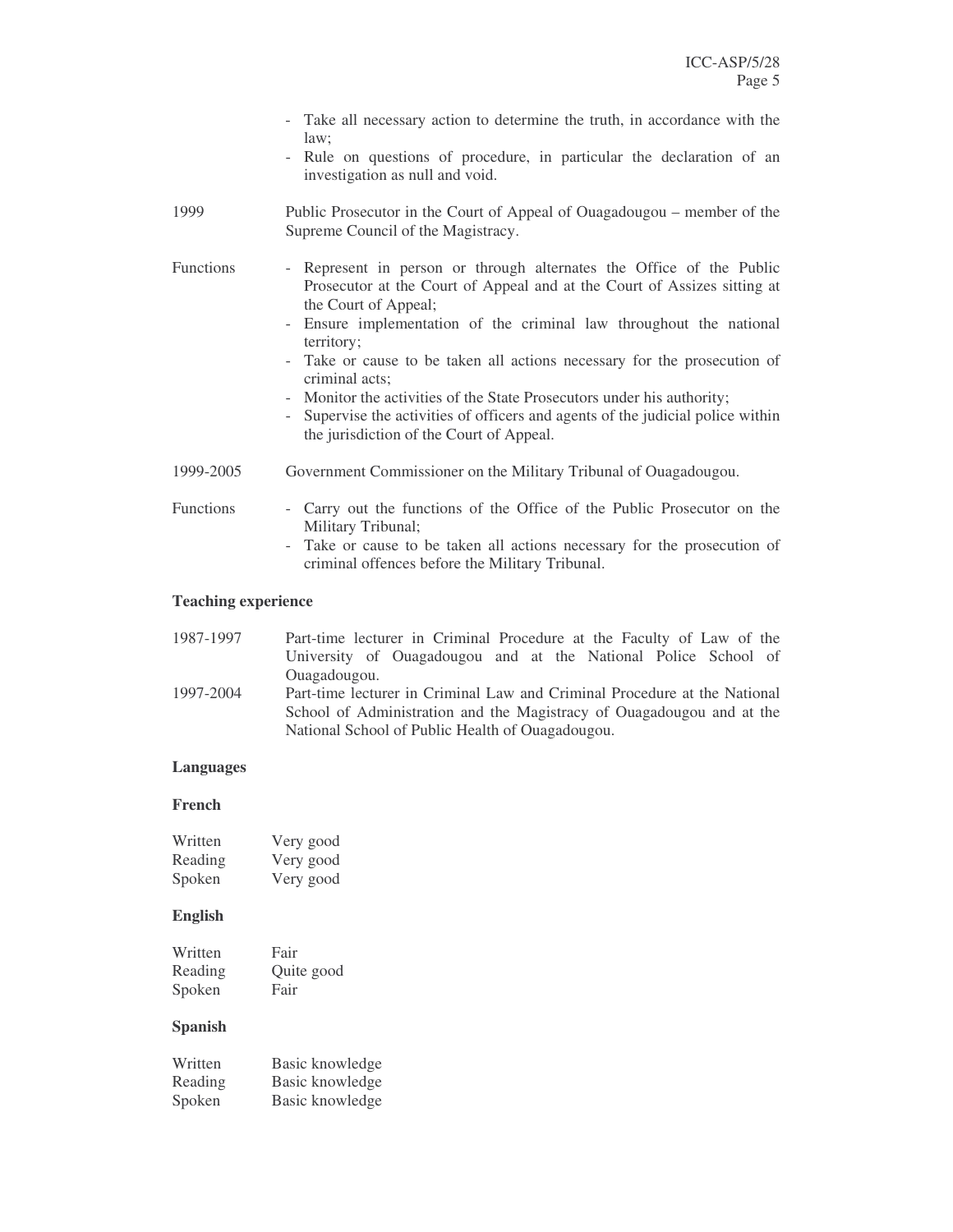## **B. Mr. Victor Gumi (Albania)**

## **Note verbale dated 22 August 2006 from the Minister of Justice of Albania addressed to the Secretariat of the Assembly of States Parties**

[Original: English]

The Ministry of Justice of the Republic of Albania presents its compliments to the Secretariat of the Assembly of States Parties. Concerning the decision of the Bureau of the Assembly of the States Parties, taken on 16 May 2006 regarding the election of members of the Board of Directors of the Trust Fund for the benefit of Victims, the Republic of Albania has the honour to be part of this important Board, having the confidence that this is the best approach for the most efficient benefits of the victims of crimes and their families.

The Ministry of Justice of the Republic of Albania nominates its candidate, Mr. Victor Gumi, General Director of Codification in the Ministry of Justice of the Republic of Albania, as the candidate which fulfils all the necessary requirements, because he is a person of high moral character, impartiality and integrity and we fully believe that he has the competence in the assistance of victims of serious crimes. Please, find attached the curriculum vitae of Mr. Gumi.

## **Statement of qualifications**

| Surname:     | Gumi           |
|--------------|----------------|
| Name:        | Victor         |
| Birthday:    | 1 January 1973 |
| Nationality: | Albanian       |

## **Work experience**

| $2006$ – present | Head of General Directorate of Codification in the Ministry of Justice.  |
|------------------|--------------------------------------------------------------------------|
| $2002 - 2006$    | Head of Legal Department in the Albanian Parliament.                     |
| $1999 - 2001$    | Legal Adviser in the Albanian Parliament.                                |
| $1999 - 2001$    | Secretary of the Albanian Parliamentary Delegation in OSCE PA.           |
| $1999$ – present | Lecturer in legislative drafting in the Law Faculty of the University of |
|                  | Tirana.                                                                  |
| $1999 - 2001$    | Member of the Commission of the Official Publications Centre.            |
|                  |                                                                          |

## **Qualifications**

| $1992 - 1996$ | Diploma, Law Faculty of the University of Tirana.                      |
|---------------|------------------------------------------------------------------------|
| 1996          | Dissertation on 'Instituting of the Human Rights in Albanian State     |
|               | 1912-1996' (distinction).                                              |
| 2000          | Training course for parliamentary staff organized by the Embassy of    |
|               | the United States of America and Senator Frizzier (Mississippi State). |
| 2000          | Certificate in Legislative Drafting by RIPA International – London     |
|               | (distinction).                                                         |
| $1997 - 2006$ | Participant in the different conferences, seminars and meetings        |
|               | organized by the Council of Europe, OSCE, NATO, etc.                   |
| $2001 - 2002$ | LL.M. in International Human Rights Law, University of Essex,          |
|               | United Kingdom.                                                        |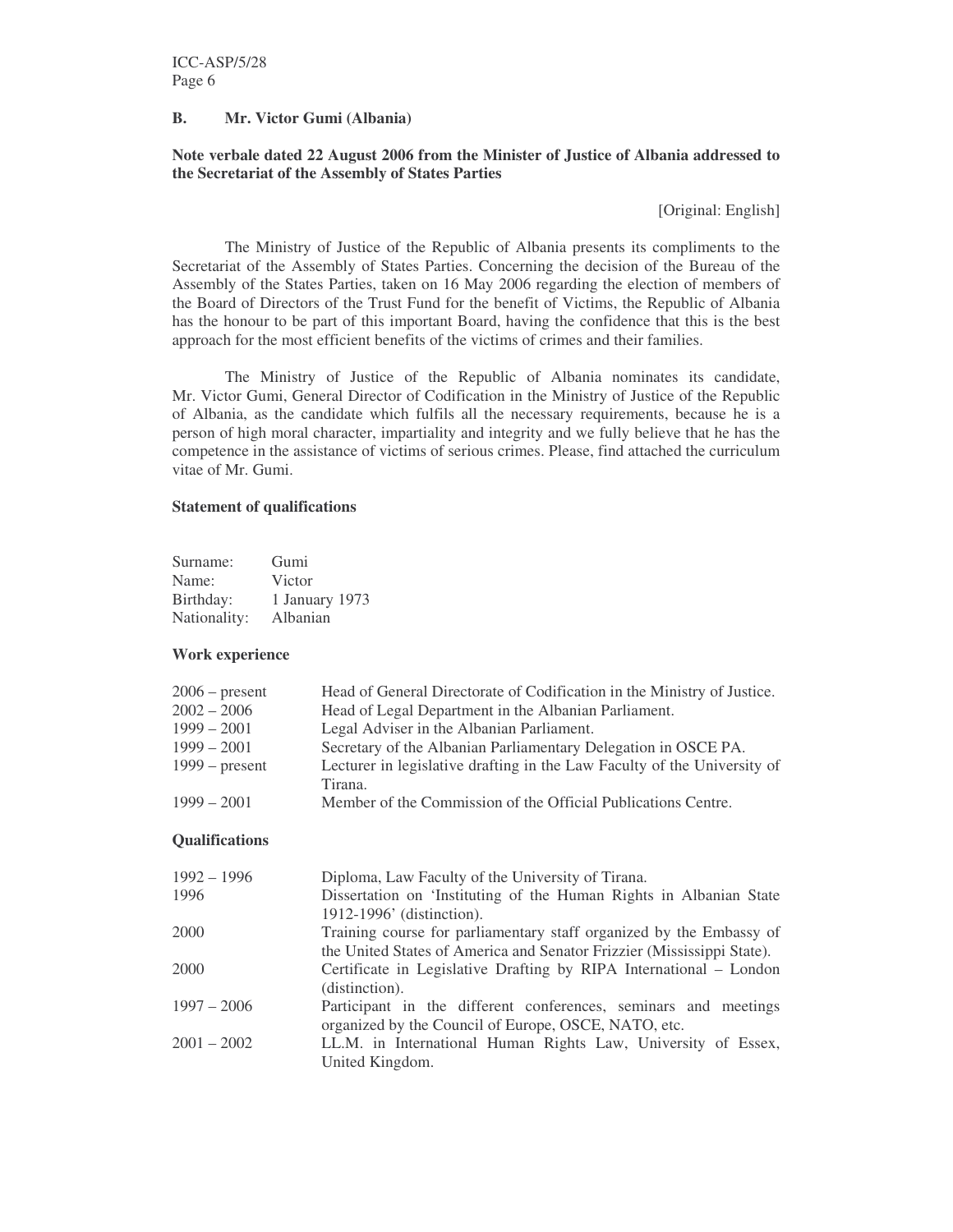## **Publications**

*Investigating Committees in the Albanian Parliament, 1990-2000,* published in the Justice Journal.

*Interpellations and questions- an important side of parliamentary control*, published in Parliamentary Right and Legal Policies Journal.

*Human Right and the Albanian State in 1912*, published in Human Rights Journal.

*Guide in the Albanian Parliament,* published in cooperation with the International Republican Institute.

Legislative drafting lectures for third year students of the Law Faculty.

"Law making process in the Republic of Albania" – rapporteur in the colloquium held in Athens 2001 by Cacos Foundation.

*International remedies for protection of human rights,* paper published in the Student Supplement of the Human Rights Law Review, United Kingdom.

"National Human Rights Institutions" – lecturer in the seminar on human rights organized in May 2004 by Peoples' Advocate and the Office of the United Nations Commissioner for Human Rights.

*Article 11 of the European Convention on Human Rights,* paper to be published in the Legal Quarterly 'Tribuna Juridike'.

*The Parliament and the security sector*, paper published in DCAF book 2003.

*Training of Electoral Tribunal,* May 2005, and co-author of the *Handbook for judges on electoral legislation,* 2005.

## **Additional experience**

- OSCE expert in property law;
- OSCE expert in election law (electoral code) member of the Group of Technical Experts;
- OSCE short term election observer;
- Head of the Group of Technical Experts in drafting new rules of procedure.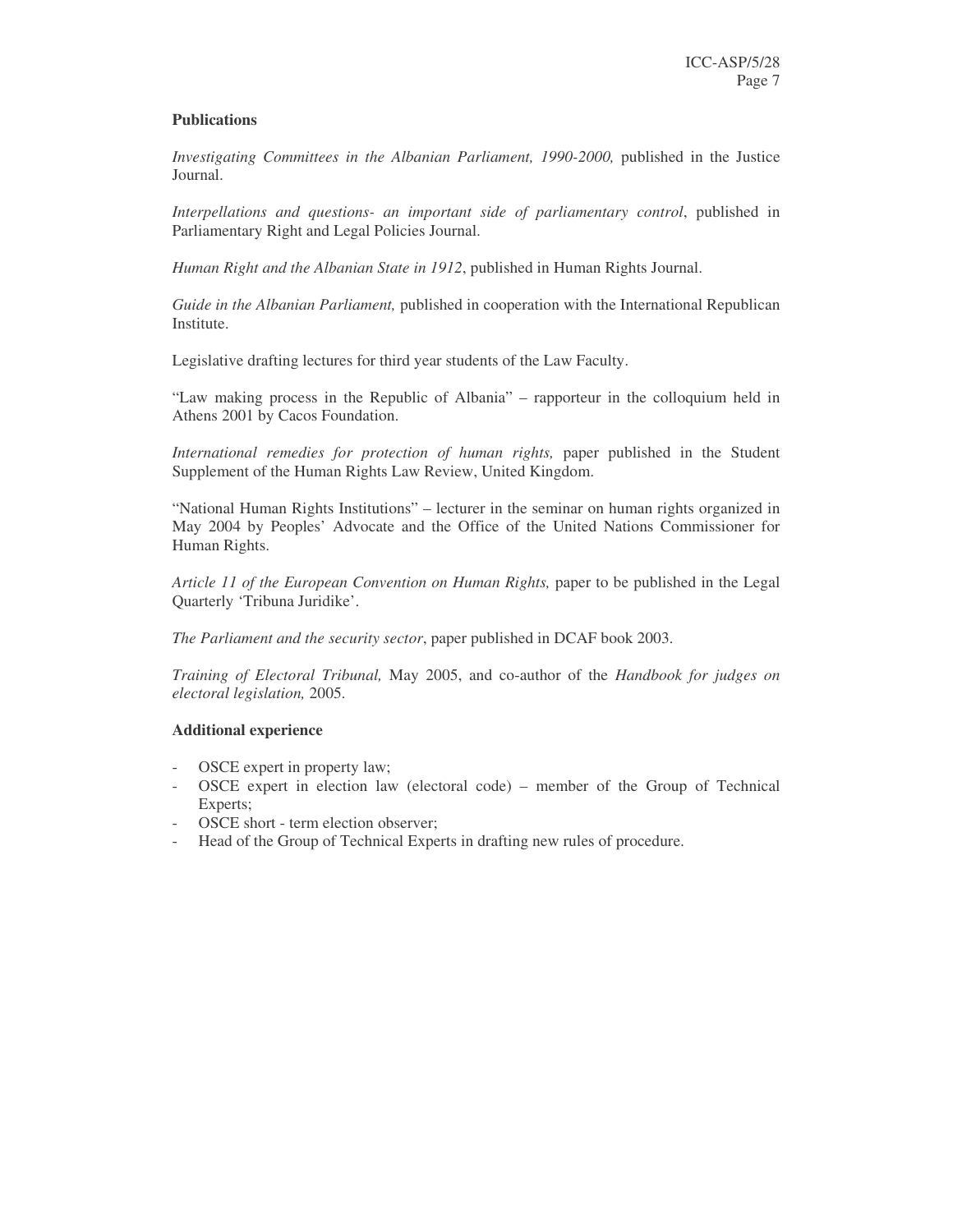## **C. Mr. Tadeusz Mazowiecki (Poland)**

## **Note verbale dated 25 August 2006 from the Embassy of Poland to the Netherlands addressed to Secretariat of the Assembly of States Parties**

[Original: English]

The Embassy of the Republic of Poland presents its compliments to the Secretariat of the Assembly of States Parties to the Statute of the International Criminal Court and with reference to the Secretariat's Note No. ICC-ASP/5/S/10 of 5 June 2006 has the honour to communicate that the Republic of Poland has nominated Mr. Tadeusz Mazowiecki as a candidate for re-election as a member of the Board of Directors of the Trust Fund for Victims at the elections to be held during the fifth session of the Assembly of State Parties.

Mr Tadeusz Mazowiecki, a Polish national, is a person of high moral character, impartiality and integrity and has relevant competence in the assistance to victims of serious crimes, as required by paragraph 3 of the annex to the resolution of the Assembly of States Parties ICC-ASP/1/Res.6, of 9 September 2002, on the establishment of a fund for the benefit of victims of crimes within the jurisdiction of the Court, and of the families of such victims. He was one of the founders of the legendary "Solidarność" movement, which brought about fundamental political changes in Poland and in the region making it possible to dismantle the "Iron Curtain" across Europe. In the course of his political career, Mr Mazowiecki held numerous prominent positions in the Polish Parliament and was appointed the first Prime Minister of Poland in the new democratic era. In the international arena, he served during the Yugoslav wars as a Special Rapporteur of the United Nations Commission on Human Rights on the situation of human rights in the territory of the Former Yugoslavia. Since 2003, he has served as a member of the current Board of Directors of the Trust Fund for Victims. The outstanding experience and qualifications of Mr Mazowiecki as well as his full commitment to the mission of the Trust Fund would contribute significantly to an efficient and successful operation of the new Board of Directors.

The curriculum vitae of Mr Mazowiecki is attached to this note.

#### **Statement of qualifications**

#### **Personal details**

| Name:        | Tadeusz Mazowiecki             |
|--------------|--------------------------------|
| Born:        | 18 April 1927 in Plock, Poland |
| Nationality: | Polish                         |

#### **Education**

University of Warsaw, Law Faculty

#### **Political career**

| $1991 - 2001$ | Member of the Polish Parliament; member of the Parliamentary         |
|---------------|----------------------------------------------------------------------|
|               | Constitutional Committee and Defence Committee as well as            |
|               | Chairman of the EU-Poland Joint Parliamentary Committee.             |
| $1989 - 1991$ | First non-communist Prime Minister of the Republic of Poland.        |
| 1989          | One of the leaders of democratic opposition at the Round Table talks |
|               | with the Polish communist authorities.                               |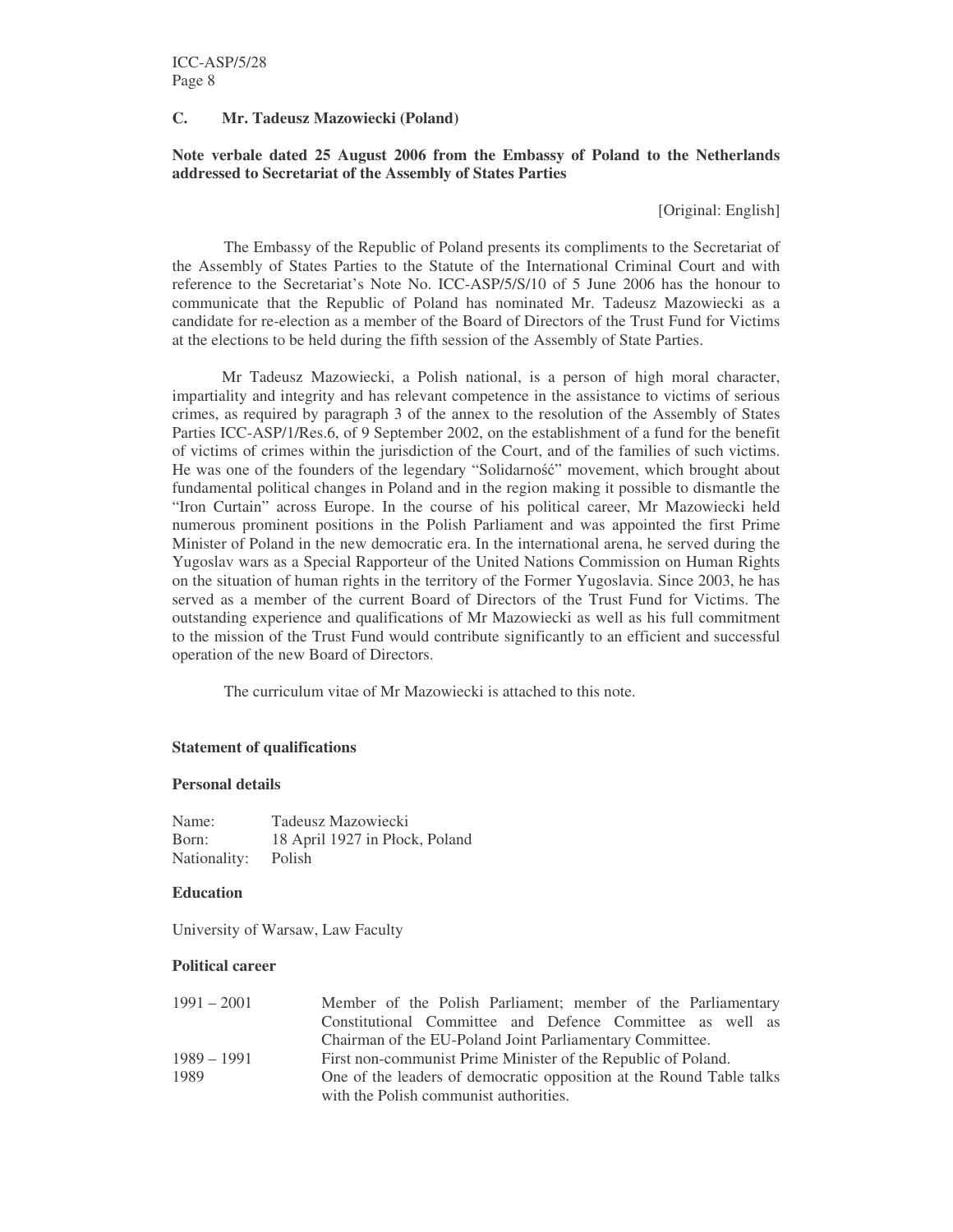| 1987          | Chief advisor to the underground National Executive Committee of the  |
|---------------|-----------------------------------------------------------------------|
|               | "Solidarność" movement.                                               |
| $1981 - 1982$ | Interned by the communist regime after introduction of martial law in |
|               | Poland.                                                               |
| 1980          | Head of the Experts Commission, a group of advisers to the            |
|               | "Solidarność" movement and its leader Lech Wałęsa                     |
| $1961 - 1971$ | Member of the Polish Parliament, representing Catholic opposition     |
|               | circles ("Znak" Christian democratic movement). In this capacity      |
|               | protested against persecution of 1968 student movement and against    |
|               | anti-Semitic campaign started by the communist regime. Demanded       |
|               | investigation by special Parliamentary Committee into December 1970   |
|               | massacre in Poland's coastal towns.                                   |

## **International assignments**

| $2003$ – present | Member of the Board of Directors of the Trust Fund for Victims of the  |
|------------------|------------------------------------------------------------------------|
|                  | International Criminal Court.                                          |
| $1992 - 1995$    | Special Rapporteur of the United Nations Commission on Human           |
|                  | Rights on the situation of human rights in the territory of the Former |
|                  | Yugoslavia; in 1995, after massacre in Srebrenica, resigned from his   |
|                  | post in protest against the idleness of the international community.   |

## **Other experiences**

| $1991$ – present | Chairman of the Founders Board of the Polish Robert Schuman        |
|------------------|--------------------------------------------------------------------|
|                  | Foundation.                                                        |
| 1981             | First editor of the weekly magazine "Tygodnik Solidarność".        |
| 1958             | Founder and first editor of the Catholic social - cultural monthly |
|                  | magazine "Wieź".                                                   |

#### **Honours**

**Doctorates** *honoris causa* from: University of Leuven (1990); University of Genoa (1991); University of Giessen (1993); University of Poitiers (1994); University of Exeter (1998); and University of Warsaw (2003).

**Awards:** Freedom Award of the American Jewish Congress (1990); Giorgio La Pira Award of Peace and Culture (1991); Premio Napoli Award (1992); Polish-German Award for Special Merits for Development of Polish – German Relations (1994); St. Adalbert Award (1995); and the Srebrenica 1995 Award (2005).

**Decorations:** Polish Order of the White Eagle (1995); Bosnian Order of Coat of Arms (1996); French Légion d'honneur (1997); and the Hungarian Order of Merit (1998).

## **Publications**

Numerous articles and essays as well as four books: *Crossroads and Values*; *Return to the Simplest Questions*; *Internment*; and *The Other Face of Europe.*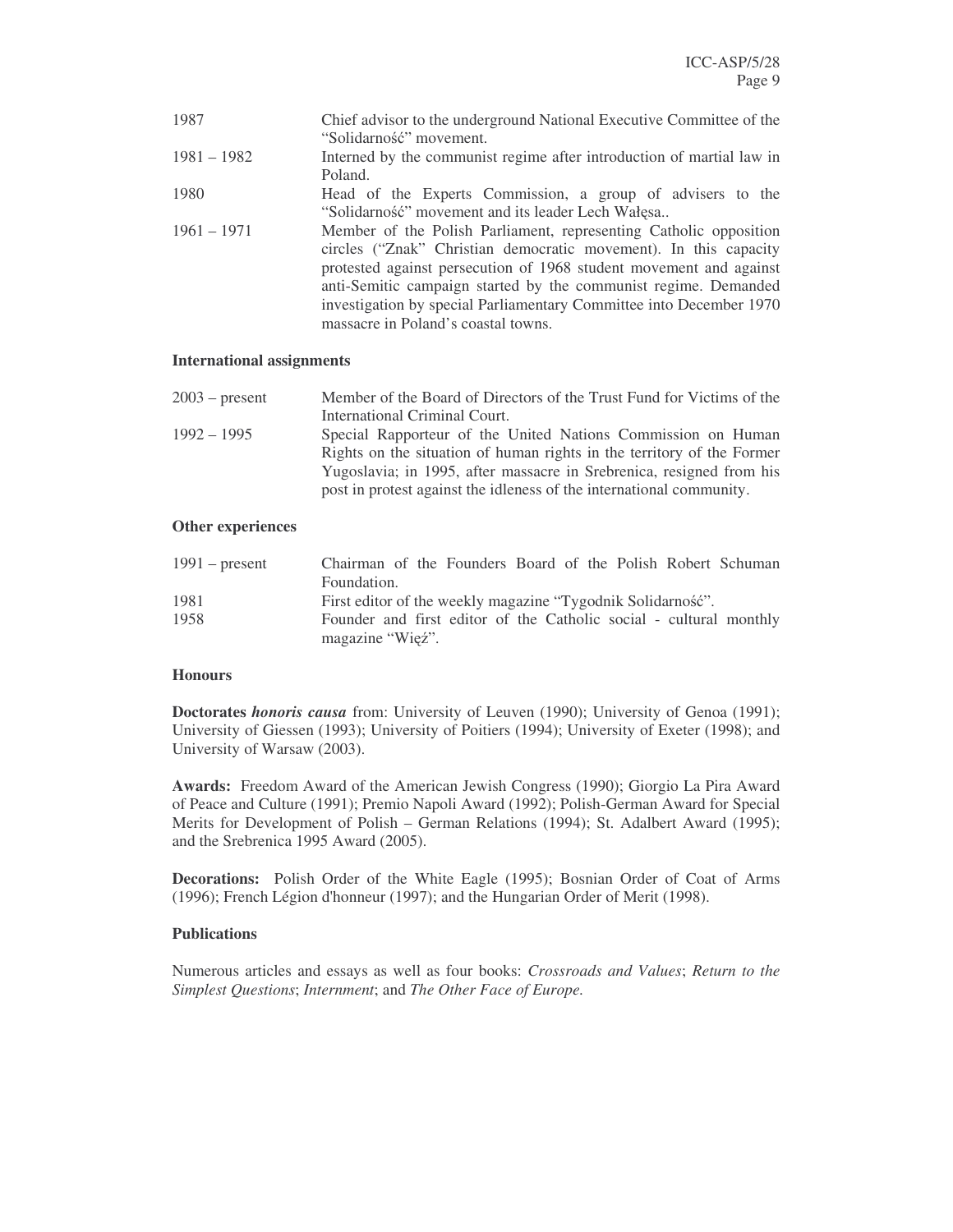## **D. Mr. Arthur N.R. Robinson (Trinidad and Tobago)**

## **Note verbale dated 19 July 2006 from the Permanent Mission of Trinidad and Tobago to the United Nations addressed to the Secretariat of the Assembly of States Parties**

[Original: English]

The Permanent Mission of the Republic of Trinidad and Tobago to the United Nations presents its compliments to the Secretariat of the Assembly of States Parties to the Rome Statute of the International Criminal Court (ASP) and has the honour to refer to the latter's Note ICC-ASP/5/S/10 dated June 5, 2006 which informed that the Bureau of the ASP had fixed the nomination period for the election of members of the Board of Directors of the Trust Fund for the benefit of victims, which will take place during the Fifth Session of the ASP.

In this regard, the Permanent Mission has the further honour to advise the Secretariat of the ASP that the Government of the Republic of Trinidad and Tobago has decided to nominate Mr. Arthur N.R. Robinson T.C., OCC, S.C., and former President and Prime Minister of the Republic of Trinidad and Tobago for re-election to the Board of Directors of the Trust Fund for the benefit of victims, to the seat allocated to the Group of Latin American and Caribbean States (GRULAC). A Biographical Profile of the Honourable Arthur N.R. Robinson is attached herewith.

The Secretariat will recall that the Bureau of the ASP elected former President Robinson as a member of the Board of Directors of the Trust Fund for the benefit of victims on 16 May 2006, to fill the unexpired portion of the term on the Board consequent on the resignation of Dr. Oscar Arias Sanchez of Costa Rica.

The Government of the Republic of Trinidad and Tobago is firmly convinced that, if re-elected to serve a full term on the Board of Directors, former President Robinson will be in a better position to make an invaluable contribution to the work of the Board as it seeks to bring relief to victims of crimes that fall within the jurisdiction of the Court, given his expert credentials, wide and varied experience, as well as his international stature.

It will also be recalled that, as a crusader for the establishment of the ICC, it was Mr. Arthur N.R. Robinson, who in December of 1989, as Prime Minister of Trinidad and Tobago, reintroduced before the United Nations General Assembly, the need for the establishment of such a court. His work as a champion of the ICC and the rule of international law has been widely recognized by both Governments and non-governmental organizations.

The Government of the Republic of Trinidad and Tobago strongly believes that this distinguished national of Trinidad and Tobago fully meets the criteria for nomination and election of members of the Board of Directors of the Trust Fund, as provided for in paragraph 1 of resolution ICC-ASP/1/Res.7. For election to the Board, the candidates must be of "high moral character, impartiality and integrity and have competence in the assistance to victims of serious crimes".

#### **Statement of qualifications**

#### **Personal data**

Robinson, Hon. (Arthur Napoleon) Raymond, T.C., O.C.C., S.C.; former President of the Republic of Trinidad and Tobago; born 16 December 1926; son of late James Alexander Andrew Robinson, Headmaster, and Emily Isabella Robinson; married 1961, Patricia Rawlins; one son, one daughter.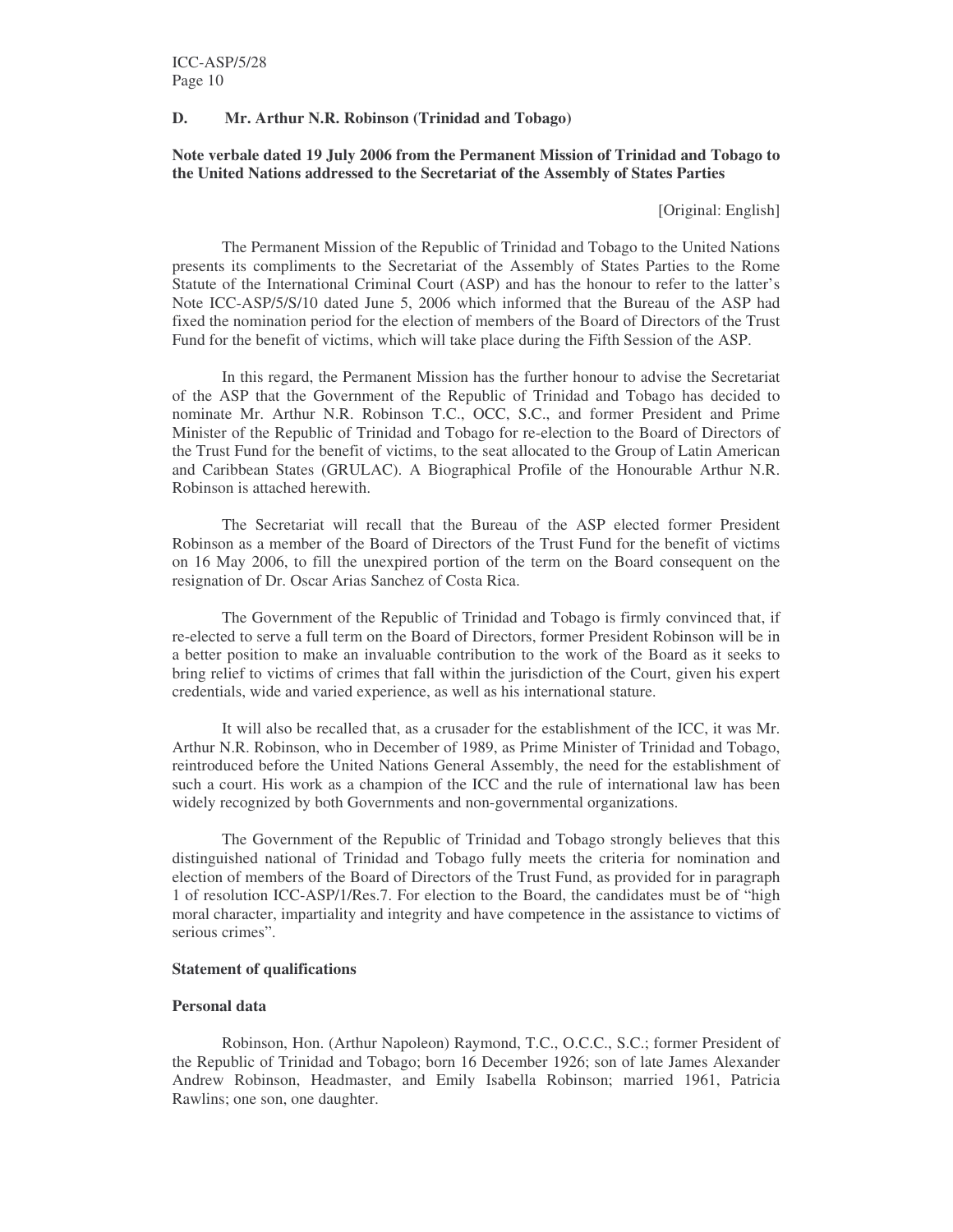## **Education**

Bishop's High School, Tobago; St. John's College, Oxford (Hon. Fellow 1988); LLB (London); MA (PPE) Oxon.

#### **Career**

Called to Bar, Inner Temple 1955; in practice, Trinidad and Tobago, 1957-61. Treasurer, People's National Movement (Governing Party) 1956; Member, Federal Parliament, 1958; Member, House of Representatives for Tobago East, 1961-71 and 1976-80; Minister of Finance of Trinidad and Tobago, 1961-66; Minister of External Affairs of Trinidad and Tobago, 1967-70; Chairman, Democratic Action Congress, 1971-86; Chairman, Tobago House of Assembly, 1980-86; Leader, National Alliance for Reconstruction, 1986-92; Prime Minister of Trinidad and Tobago, 1986-91; Minister Extraordinaire and Minister of Tobago Affairs, 1995-97; President of the Republic of Trinidad and Tobago, 1997-2003.

#### **Memberships**

Legal Commission on United States Leased Areas under 1941 Agreement, 1959; Industrial Development Corporation 1960; Council, University of the West Indies, 1960-62; Director, Foundation for establishment of an International Criminal Court, 1972-87; United Nations Expert Group on Crime and the Abuse of Power, 1979; Advisory Council, Nuclear Age Peace Foundation, 1994-96; President and Executive Member, Parliamentarians for Global Action, 1993-95.

#### **Awards**

Distinguished International Criminal Law Award, International Criminal Court Foundation, 1997; Distinguished Human Development Award, International Conference on Human Rights and Humanitarian Law, United Nations Affiliate, 1983; Commendation Award and Freeman, City of Thousand Oaks, California, 1987; Distinguished Service Award, California Lutheran University, 1987; Freeman: LA, 1988; Gran Cordon, Orden del Libertador (Venezuela), 1990; Chief Olokun Igbaro of Ife (Nigeria) and his wife Chief (Mrs.) Patricia Robinson, Ye Ye Olokun Igbaro of Ife 1991; Hon. DCL Obafemi Awolowo Unviersity, Nigeria, 1991; Knight of Honour and Merit, The Imperial Russian Order of St. John of Jerusalem Ecumenical Foundation Knights of St. John (Brevet # R101992 O.S.J.), 1992; Individual of the Year Award, Friends of Tobago Library Committee, 1995; Award of the Trinity Cross, Republic of Trinidad and Tobago, 1997; Defender of Democracy Award, Parliamentarians for Global Action, 1997; Order of the Caribbean Community Award (OCC), 1998; Hon. Degree of Doctor of Laws (LLD), University of the West Indies, 1998; Hon. Vice-President of the International Association of Penal Law, 1999; Icon of the Nation, Republic of Trinidad and Tobago, 2002; Distinguished Peace Leadership Award, Nuclear Age Peace Foundation 2002; Silver Platter Award, No Peace Without Justice, 2002; American Medal of Honour, American Biographical Institute Inc., 2003; Man of the Year 2003, American Biographical Institute Inc.; Grand Cross, Orden Nacional Vasco Nuñez de Balboa (Republic of Panama), 2005; Tribute for work in establishment of the International Criminal Court, Association of Caribbean States, 2005; Knight Grand Cross in the Order of Orange-Nassau, 2005.

## **Publications**

*The New Frontier and the New Africa*, 1961; *Fiscal Reform in Trinidad and Tobago, 1966; The Path of Progress*, 1967; *The Teacher and Nationalism*, 1967; *The Mechanics of*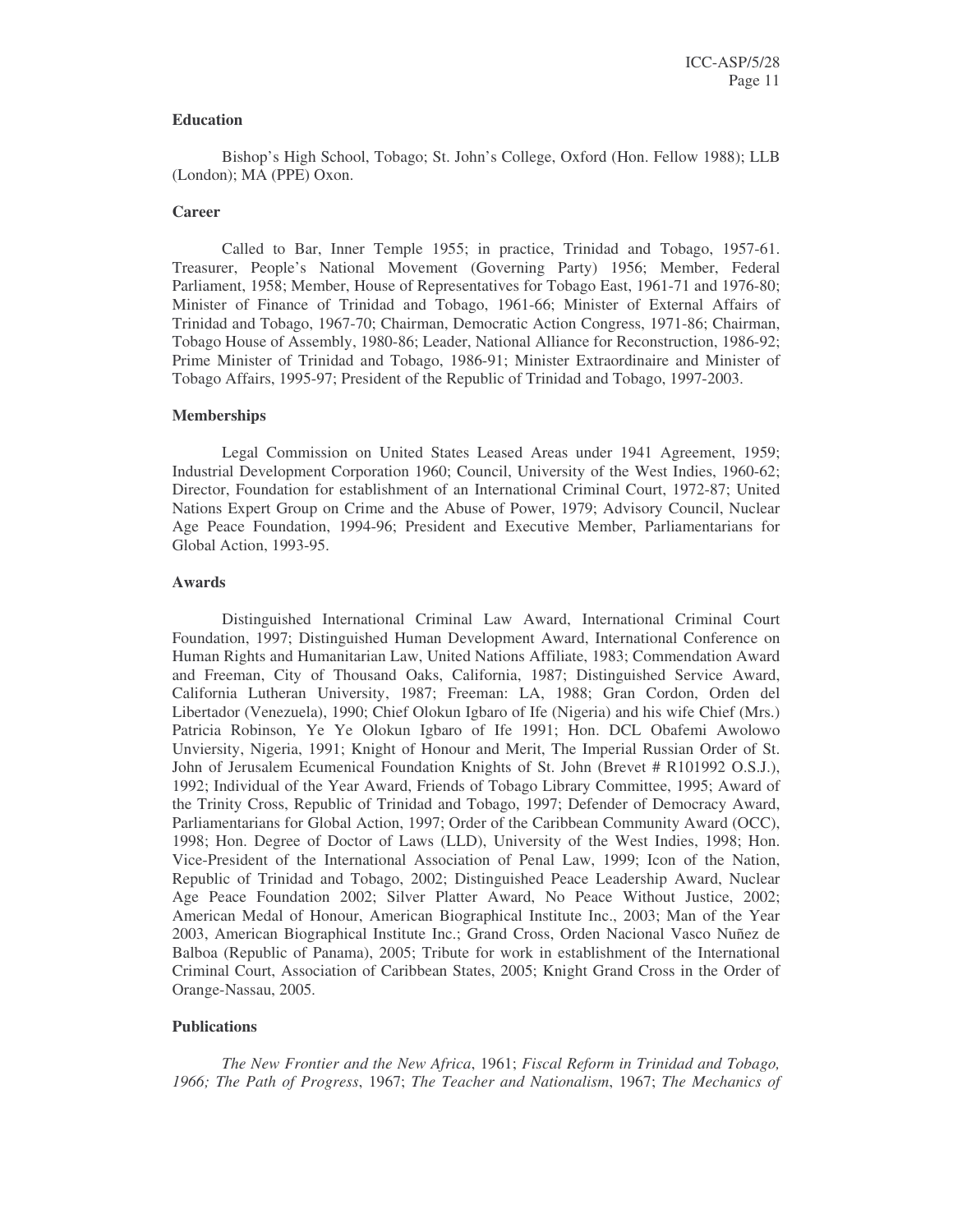ICC-ASP/5/28 Page 12

*Independence*, 1971; *Caribbean Man*, 1986; *Presidential Speeches and Other Essays*, 2004; numerous articles and addresses.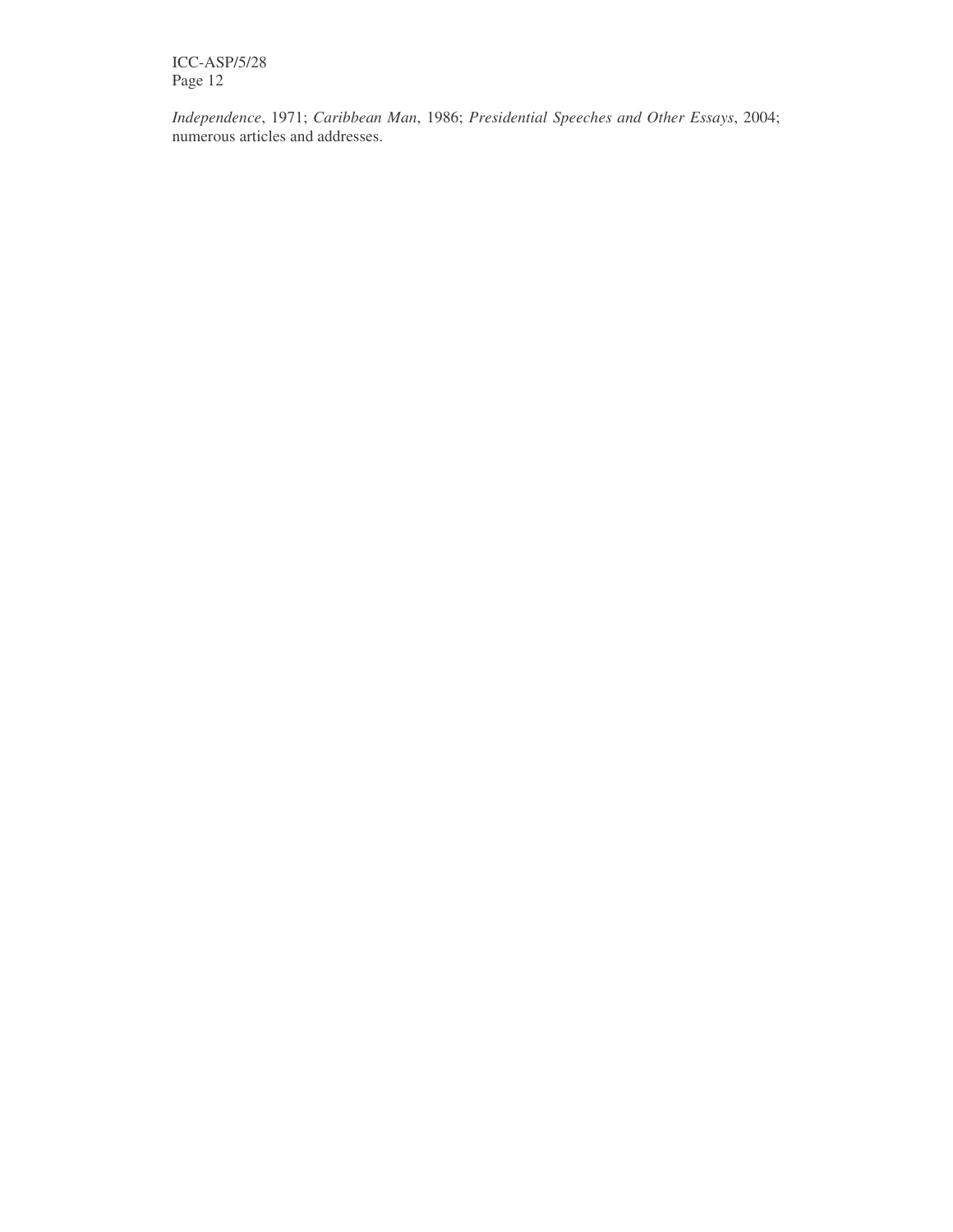#### **E. Archbishop Desmond Tutu (South Africa)**

## **Note verbale dated 24 August 2006 from the Embassy of South Africa to the Netherlands addressed to the Secretariat of the Assembly of States Parties**

[Original: English]

The Embassy of the Republic of South Africa to the Netherlands presents its compliments to the Secretariat of the International Criminal Court and has the honour to inform that the Government of the Republic of South Africa has decided to nominate Archbishop Desmond Tutu for re-election to the Board of Directors of the Victims Trust Fund of the International Criminal Court.

The Embassy, on behalf of the South African Government, is proud to nominate Archbishop Tutu, former Chairman of the Truth and Reconciliation Commission in South Africa and Nobel Peace Prize Laureate, to this position.

The Government of the Republic of South Africa believes that Archbishop Tutu is a person with impeccable credentials and the utmost integrity and impartiality who would be able to continue to make a valuable contribution to the aims and goals of the Victims Trust Fund.

The South African Government is also of the view that the Archbishop's international stature and compassion would be of benefit to vulnerable witnesses, particularly in view of the increased need for victim support and resource mobilization resulting from the prosecutions being pursued, at this stage mainly in Africa, by the Prosecutor of the International Criminal Court.

A brief biography of Archbishop Desmond Tutu is enclosed herewith.

#### **Statement of qualifications**

Desmond Tutu was born in Klerksdorp, South Africa, in 1931, son of a schoolteacher and a domestic worker. At the age of 12 he met Anglican cleric, Father Trevor Huddleston, in the Johannesburg township of Sophiatown. Trevor Huddleston was an outspoken early critic of apartheid and was to have a profound impression on the young Desmond Tutu.

After matriculating from the Johannesburg Bantu High School, Bishop Tutu followed in his father's footsteps and chose a career in teaching. He took his teacher's diploma at the Pretoria Bantu Normal College and studied for his Bachelor of Arts degree at the University of South Africa. He taught at the Johannesburg Bantu High School for a year and then moved to Munsieville High School, Krugersdorp, for three years. It was here that he married his wife, Leah. They have three daughters, a son and several grandchildren.

In 1958, following the introduction of Bantu education, Bishop Tutu decided to enter the ministry in the Church of the Province of Southern Africa and became an ordinand at St. Peter's Theological College, Rosettenville. He received his Licentiate in Theology in 1960 and was ordained to the priesthood in Johannesburg in 1961.

Shortly afterwards the Archbishop furthered his studies at the University of London, United Kingdom, where he obtained his Bachelor of Divinity Honours and Master of Theology degrees whilst a part-time curate in a local parish. In 1967 he returned to South Africa and joined the staff of the Federal Theological Seminary in Alice and became chaplain at the University of Fort Hare.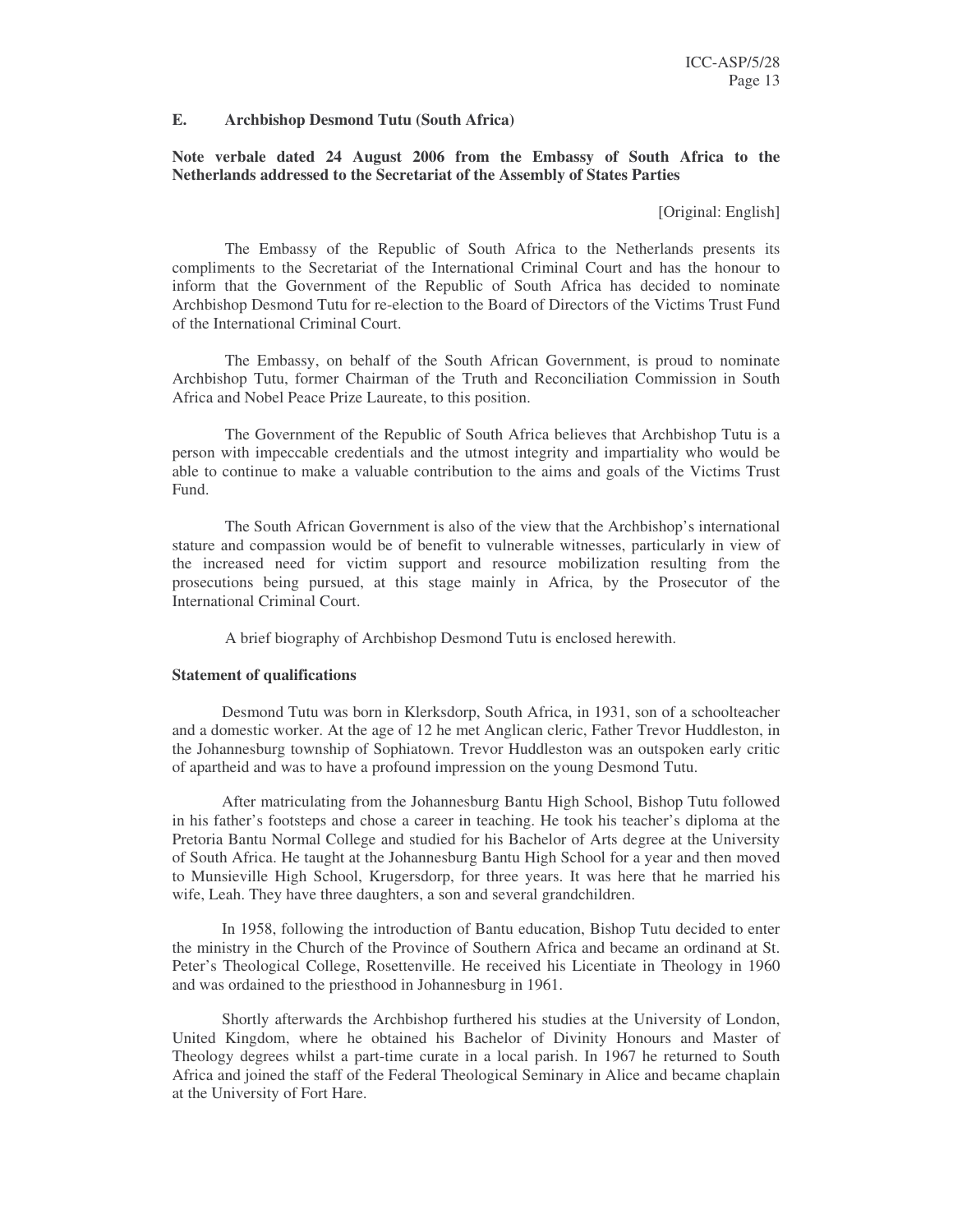In 1970 he moved to the University of Botswana, Lesotho and Swaziland where he held the post of lecturer in the Department of Theology. This step was followed by a further spell in the United Kingdom as Associate Director of the Theological Education Fund of the World Council of Churches, based in Kent.

Tutu became Dean of St. Mary's Cathedral, Johannesburg, in 1975, but shortly thereafter was elected Bishop of Lesotho. By this time South Africa was in turmoil, in the wake of the Soweto uprising of 1976, and Bishop Tutu was persuaded to leave the Diocese of Lesotho to take up the post of General Secretary of the South African Council of Churches (SACC). It was in this position, a post he held from 1978 to 1985, that Bishop Tutu became a national and international figure.

The SACC represented all the major Christian churches in South Africa, apart from the Dutch Reformed Church and the Catholic Church (the latter is, however, an accredited observer of the SACC). The SACC is committed to the cause of ecumenism and to fulfilling the social responsibility of the Church. Justice and reconciliation feature prominently among its priorities. As General Secretary, Bishop Tutu pursued these goals with vigour and commitment. Under his guidance, the SACC became an important institution in South African spiritual and political life that voiced the ideals and aspirations of millions of Christians. The SACC was instrumental in providing assistance to the victims of apartheid.

Inevitably Bishop Tutu became heavily embroiled in controversy as he spoke out against the injustices of the apartheid system. For several years he was denied a passport to travel abroad, but in 1982 the South African Government withdrew this restriction in the face of national and international pressure. The name of Bishop Tutu became synonymous with that of the SACC as he became the leader of the crusade for justice and racial conciliation in South Africa. In 1984, his contribution to the cause of racial justice in South Africa was recognized when he received the Nobel Peace Prize.

In 1985 Bishop Tutu was elected Bishop of Johannesburg. In this capacity he did much to bridge the chasm between black and white Anglicans in South Africa. His office as Bishop of Johannesburg was of short duration, as in 1986 he was elected Archbishop of Cape Town. In electing him, the Anglican Church placed its trust in him as its spiritual leader and showed its confidence in his pursuit of racial justice in South Africa. In 1987 he was elected as President of the All Africa Conference of Churches. In the same year he was also elected a Fellow of Kings College, London, and became Chancellor of the University of the Western Cape, a post that he still holds today.

Before the unbanning of the African National Congress and other political organizations in 1990, there were many critics of Archbishop Tutu who, despite his protestations to the contrary, predicted that he would enter political life. But he has not sought a political position. Instead, he became a principal mediator and conciliator in the transition to democracy.

In 1995 President Nelson Mandela appointed Archbishop Tutu to chair South Africa's Truth and Reconciliation Commission, the body set up to probe gross human rights violations between 1960 and the President's inauguration in 1994. Archbishop Tutu and his fellow Commissioners presented the Commission's Report to the President in October 1998.

Bishop Tutu retired from office as Archbishop of Cape Town in June 1996, but was named Archbishop Emeritus (an honorary title) from July 1996. In October 1998 he took a sabbatical at Emory University, Atlanta, where he was invited as the William R. Cannon Professor of Theology at the Candler School of Theology, a position he held until July 2000.

Archbishop Tutu has officially retired and set up a private office in Cape Town near his home.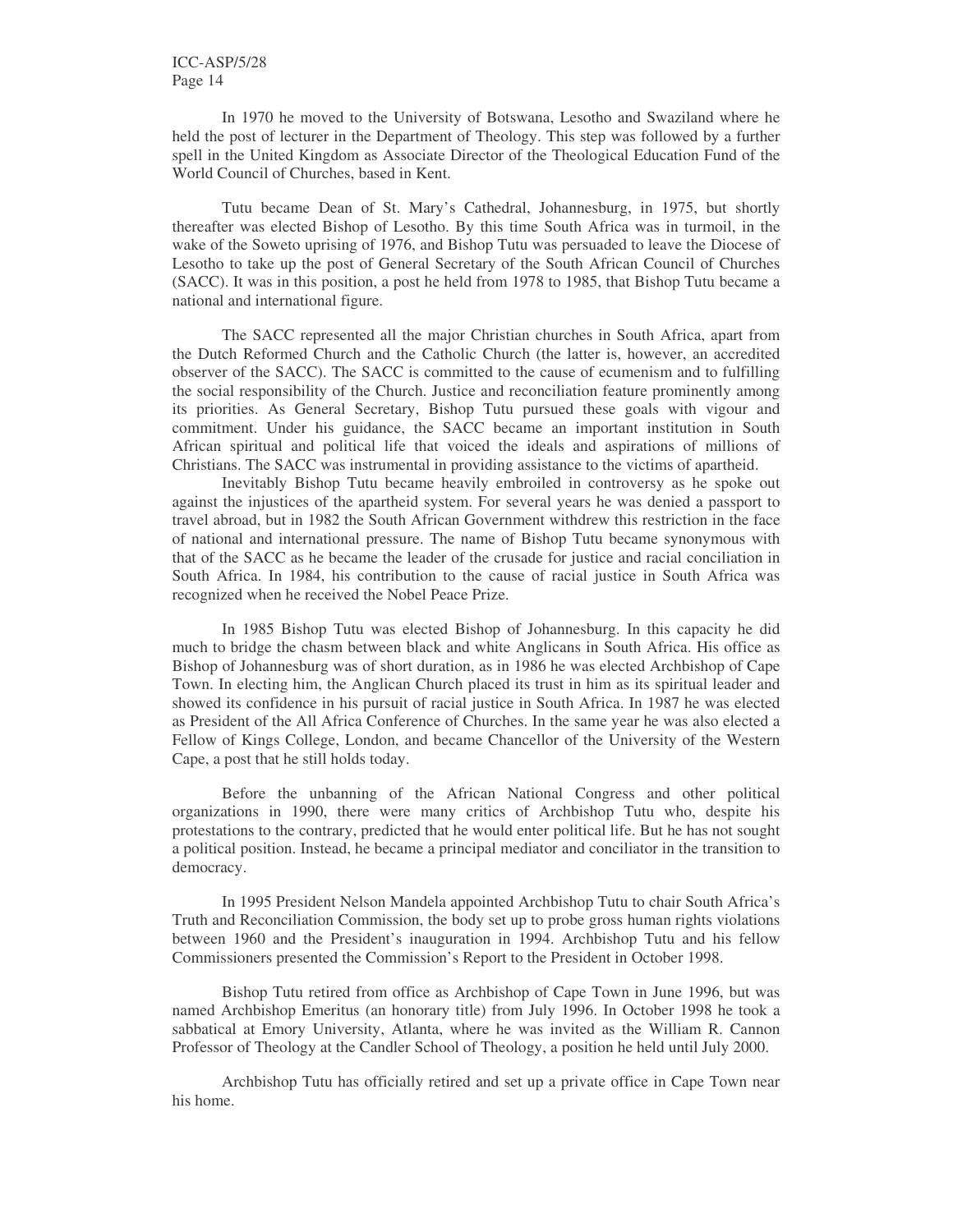He holds honorary degrees from a large number of universities, including Harvard, Oxford, Cambridge, Columbia, Yale, Emory, the Rühr, Kent, Aberdeen, Sydney, Fribourg (Switzerland), Cape Town, Witwatersrand and the University of South Africa. He has received many prizes and awards in addition to the Nobel Peace Prize, most notably the Order for Meritorious Service Award (Gold) presented by President Mandela; the Archbishop of Canterbury's Award for Outstanding Service to the Anglican Communion; the Prix d'Athene (Onassis Foundation); the Family of Man Gold Medal Award; the Mexican Order of the Aztec Medal (Insignia Grade); the Martin Luther King Jr. Non-Violent Peace Prize; and the Sydney Peace Prize.

His book, No Future Without Forgiveness, was honoured with the Book of the Year Award by the Association of Theological Booksellers of the United States of America. December 2001 saw the same book receive the Sandro Onofri Prize, bestowed by the Council of Rome, Italy.

Archbishop Tutu accepted an invitation from The Episcopal Divinity School, Cambridge, Massachusetts, to be Visiting Professor from January to May 2002.

Before 1990, Archbishop Tutu's vigorous advocacy of social justice rendered him a controversial figure. Today he is seen as an elder statesman with a major role to play in reconciliation, as well as being a leading moral voice with the utmost integrity and impartiality.

Archbishop Tutu has become an icon of hope far beyond the Church and Southern Africa. It is in this context as well as his experience on the matter of victim assistance, gained during his chairmanship of the Truth and Reconciliation Commission in South Africa, which allowed him to make a valuable contribution to the aims and goals of the Victims Trust Fund, during his first term as Board Member.

During this period, Archbishop Tutu also contributed considerably to the establishment of the Victims Trust Fund, particularly by raising its profile and focussing donors' attention on, as well as encouraging them to contribute to, the Fund.

Archbishop Tutu's international stature and compassion would therefore continue to be of benefit to vulnerable witnesses, particularly in view of the increasing need for victim support and resource mobilization arising out of the pursuit of prosecutions by the Prosecutor of the International Criminal Court, at this stage mainly in Africa.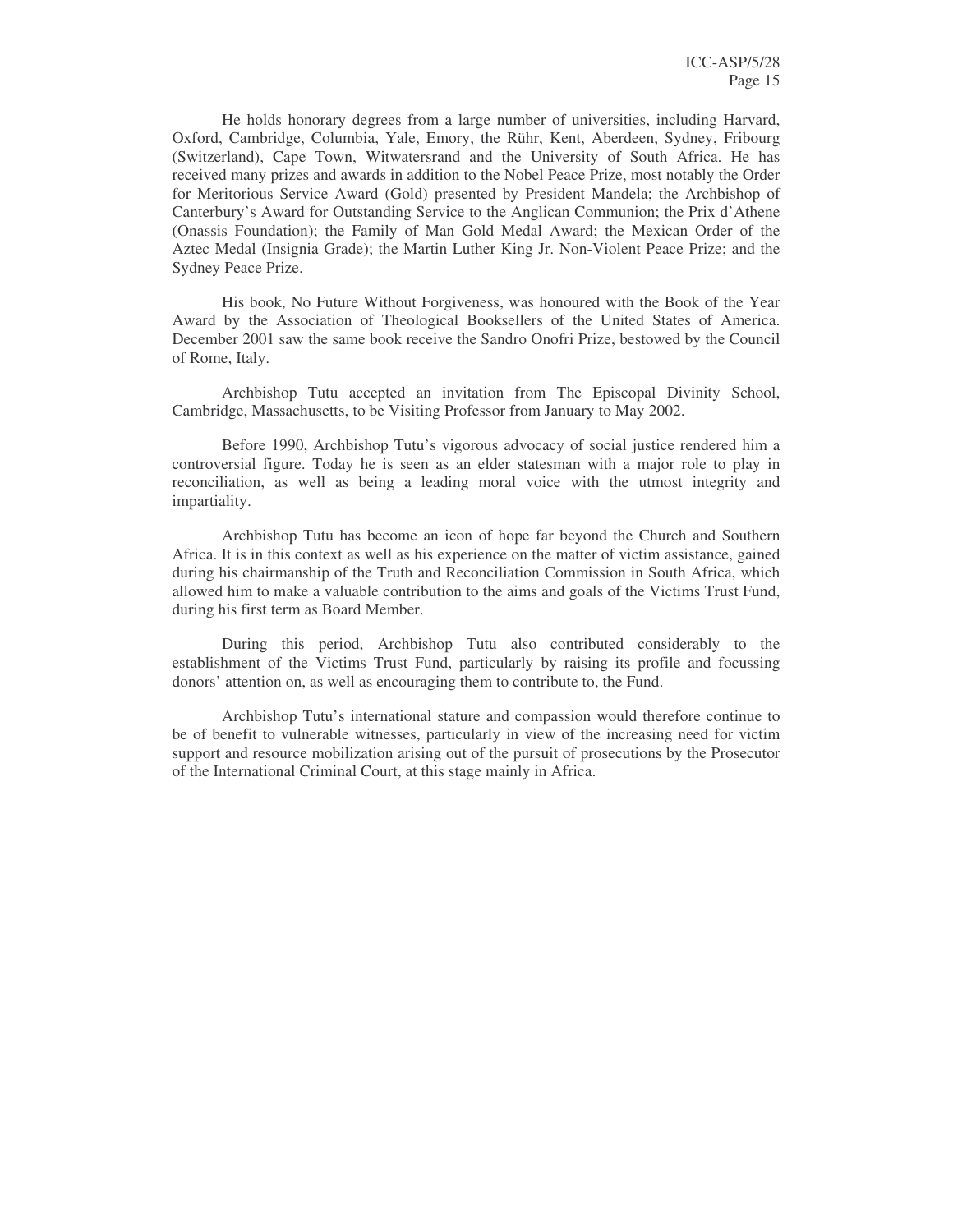### **F. Ms. Simone Veil (France)**

## **Note verbale dated 24 August 2006 from the Embassy of France to the Netherlands addressed to the Secretariat of the Assembly of States Parties**

[Original: French]

The Embassy of France to the Netherlands presents its compliments to the Secretariat of the Assembly of States Parties to the International Criminal Court and, with reference to its note verbale ICC-ASP/5/S/10 of 5 June 2006, has the honour to inform it that the Government of the French Republic has decided to submit once again the candidacy of Ms. Simone Veil for election as a member of the Board of Directors of the Trust Fund for the benefit of victims of crimes within the jurisdiction of the Court, and of their families, in the elections to be held during the fifth session of the Assembly.

As her curriculum vitae which is attached to this note shows, Ms. Simone Veil, a magistrate, former Minister of State, Minister of Health in the Government of the French Republic and former President of the European Parliament (1979-1982), is of the highest moral character and is known for her impartiality, integrity and competence in the assistance to victims of serious crimes, as referred to in paragraph 6 of resolution ICC-ASP/1/Res.7 of 9 September 2002.

Over the course of the past three years, during which she has served as President of the Board of Directors of the Trust Fund for the benefit of victims of crimes within the jurisdiction of the Court, and of their families, Ms. Simone Veil has consistently demonstrated, by the unquestioned generosity of her commitment, the importance she attaches to the stakes involved in the successful operation of this organ. Indeed, Ms. Simone Veil has tirelessly promoted a profoundly humanist vision of the Trust Fund, by emphasizing the highly innovative character of this mechanism and the immense hope that it inspires among victims. Ms. Simone Veil has worked tirelessly to ensure due regard for the dignity of victims, which requires, among other things, that they should be recognized even before the judicial proceeding of the Court has designated them as such, and to promote independence and ethical standards in the Fund.

Note should also be taken of the particularly active role of Ms. Simone Veil in the effort to secure from the Assembly of States Parties the resources that are necessary for the operation of the Fund, despite the late adoption of its Regulations, over which she had expressed regret in her address to the fourth session of this Assembly. It should also be noted that the high moral standing which Ms. Simone Veil enjoys has no doubt contributed in a significant way to attracting contributions, which totalled more than  $\epsilon$ 1.5 million (including amounts pledged) as at 26 April 2006. Ms. Simone Veil is looking forward to the prospect of her re-election with renewed determination to see the Fund finally take its first concrete actions in a way that is reflective of the spirit in which it was established.

#### **Statement of qualifications**

Secondary education at the Lycée of Nice.

Deported to Auschwitz-Birkenau and later to Bergen-Belsen (April 1944 - May 1945).

Bachelor of Law and graduate of the Institute of Political Studies of Paris.

1956: Successful candidate at the competitive entry examination for the Magistracy.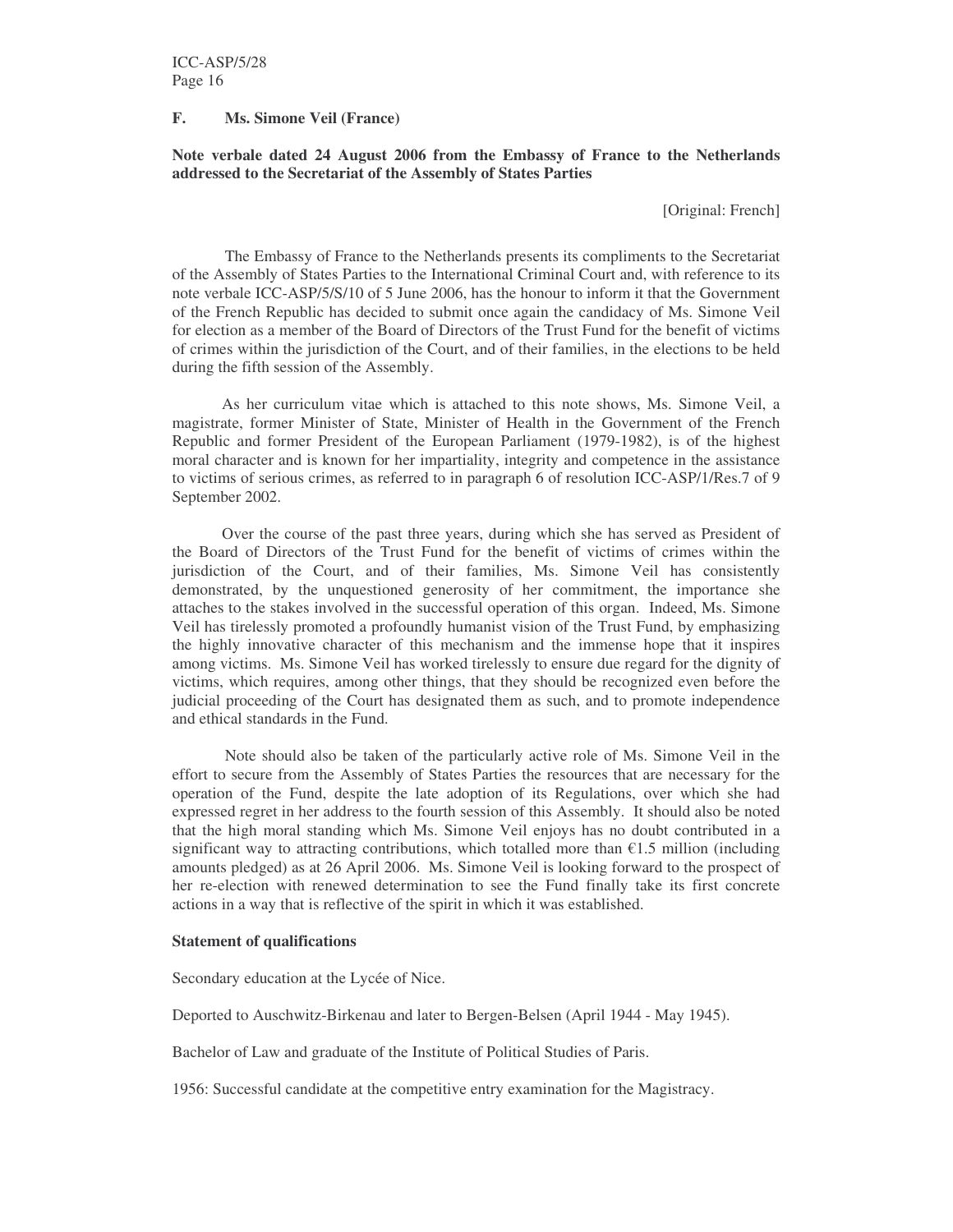February 1957: Appointed to the Ministry of Justice as Penitentiary Administration Magistrate.

1959: Member of the International Society for Criminology as national delegate.

1959: Assigned by the French Minister of Justice, Edmond Michel, to conduct a fact-finding mission on the conditions of prisoners under sentence of death or serving long sentences in Algeria.

1964: Appointed to the Directorate of Civil Affairs and Justice as Deputy Director for Legislation and, in that capacity, took part in the reform of the Civil Code (family law, including parental authority, filial relation, and guardianship of minors and legally incompetent adults).

Secretary of the Commission on Reform of the 1838 Act on the Confinement of the Mentally Ill, and Secretary of the Commission established to study adoption-related issues. Designated by the French Minister of Justice, Mr. Foyer, to draft the proposed legislation on adoption (Act of 1966).

1969: Technical Adviser on Civil Affairs in the Office of the Minister of Justice, Mr. René Pleven.

1970 - May 1974: Appointed by the President of the Republic as Secretary of the Supreme Council of the Magistracy. Designated by the Minister of Justice as a member of the expert committees of the Council of Europe tasked with drafting the European conventions on the age of majority and on natural filiation.

1971: Appointed by the President of the Republic as a member of the Board of Directors of the Office of French Radio-Television (ORTF) representing the State.

1972: Member of the Board of Directors of the Fondation de France.

May 1974 - 1976: Appointed Minister of Health by President Giscard d'Estaing.

1976 - July 1979: Minister of Health and Social Security.

1977 - 1981: Chairperson of the Council for Information on Nuclear Energy.

June 1979: Headed the UDF party list in the first direct, popular elections to the European Parliament.

1979: Elected President of the European Parliament (1979 to 1982).

1982 - 1984: Chairperson of the Committee on Legal Affairs of the European Parliament.

1983 - 1986: Member of the Independent Commission on International Humanitarian Issues, sponsored by the United Nations and chaired by Prince Hassan of Jordan.

June 1984: Headed the RPR-UDF party list for the European elections; re-elected as a member of the European Parliament.

1984 - 1989: Chairperson of the Liberal Democrat and Reform Group in the European Parliament.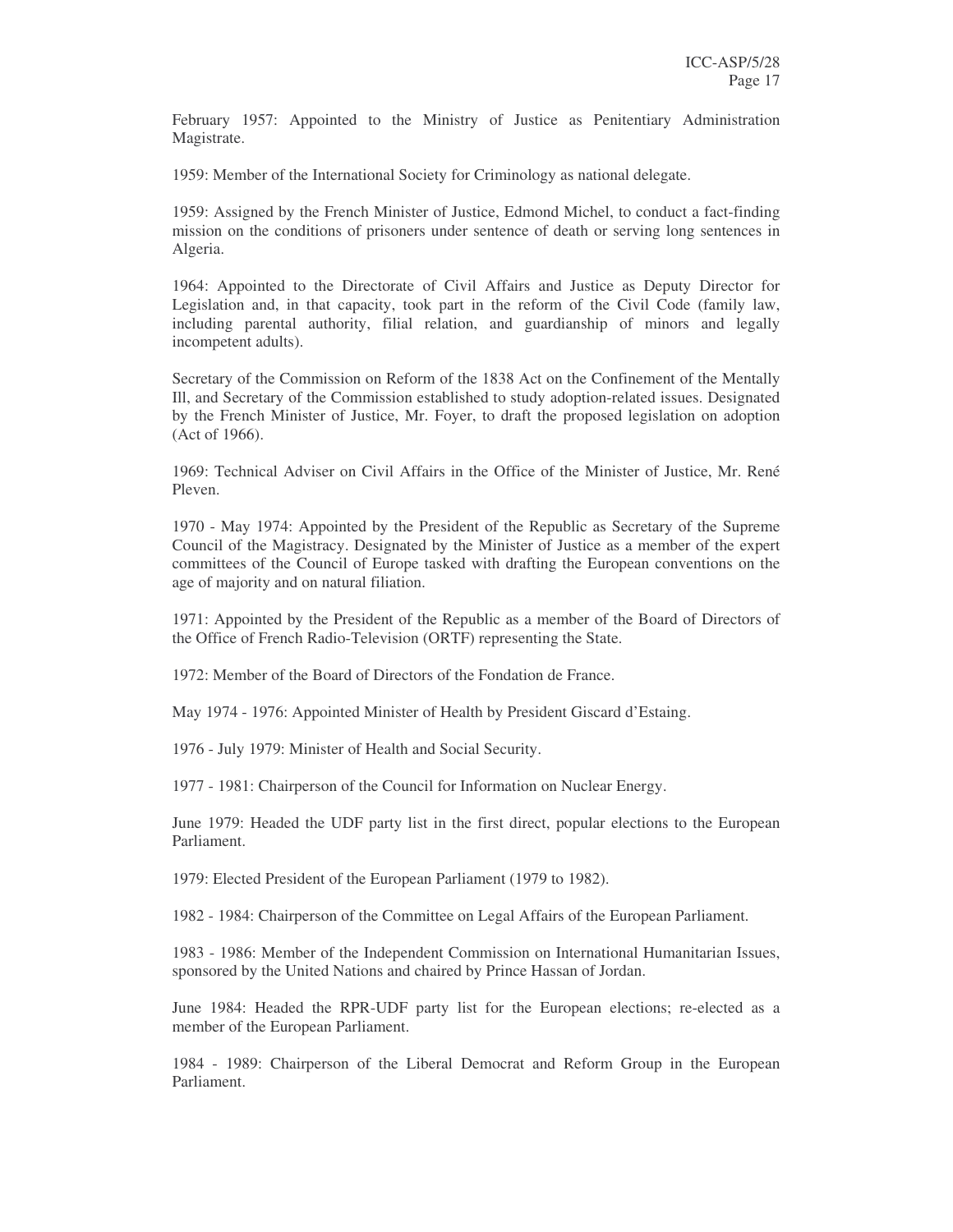ICC-ASP/5/28 Page 18

1987: Chairperson of the French Committee for the European Year of the Environment.

1988 - 1993: Established and chaired the French Committee for the Environment (under the Non-Profit Association Act of 1901).

1989: Chairperson of the European Steering Committee for the European Cinema and Television Year (European Economic Community (EEC) and the Council of Europe).

1991 - 1992: Chairperson of the independent commission appointed by the World Health Organization to draft its report on health, development and a sustainable environment for presentation at the Earth Summit, held in Rio in June 1992.

December 1992: Chairperson of the United Nations (FAO-WHO) International Conference on Nutrition, held in Rome.

1993: Appointed Minister of State for Social, Health and Urban Affairs (April 1993-May 1995).

1995 - 1996: Member of the Independent Commission on the Balkans (the Aspen Institute Berlin — Carnegie Endowment for International Peace).

1996: Chairperson of the High-level Panel on the Free Movement of Persons in the EEC, appointed by the President of the European Commission in Brussels.

1997-1998: Chairperson of the Supreme Council for Integration.

February 1998: Appointed member of the Constitutional Council by Mr. René Monory, President of the Senate.

July - August 1998: Member of the Panel of Eminent Persons appointed by the United Nations Secretary-General to gather information on the situation in Algeria.

2001: Chairperson of the Foundation for the Memory of the Shoah.

2003-2006: President of the Board of Directors of the Trust Fund for the benefit of victims of crimes within the jurisdiction of the Court, and of their families.

## **Honours**

#### **Decorations awarded by France**

Médaille de l'Education Surveillée et de l'Administration Pénitentiaire (medal for services to young people in difficulty and prison administration)

Chevalier de l'Ordre national du mérite (National Order of Merit)

#### **Various decorations awarded by other States, including:**

Grand Officer of the Order of the British Empire (September 1997)

#### **Honorary doctorates received from:**

Princeton University (United States of America, 1975)

Weizmann Institute of Science (Israel, 1976)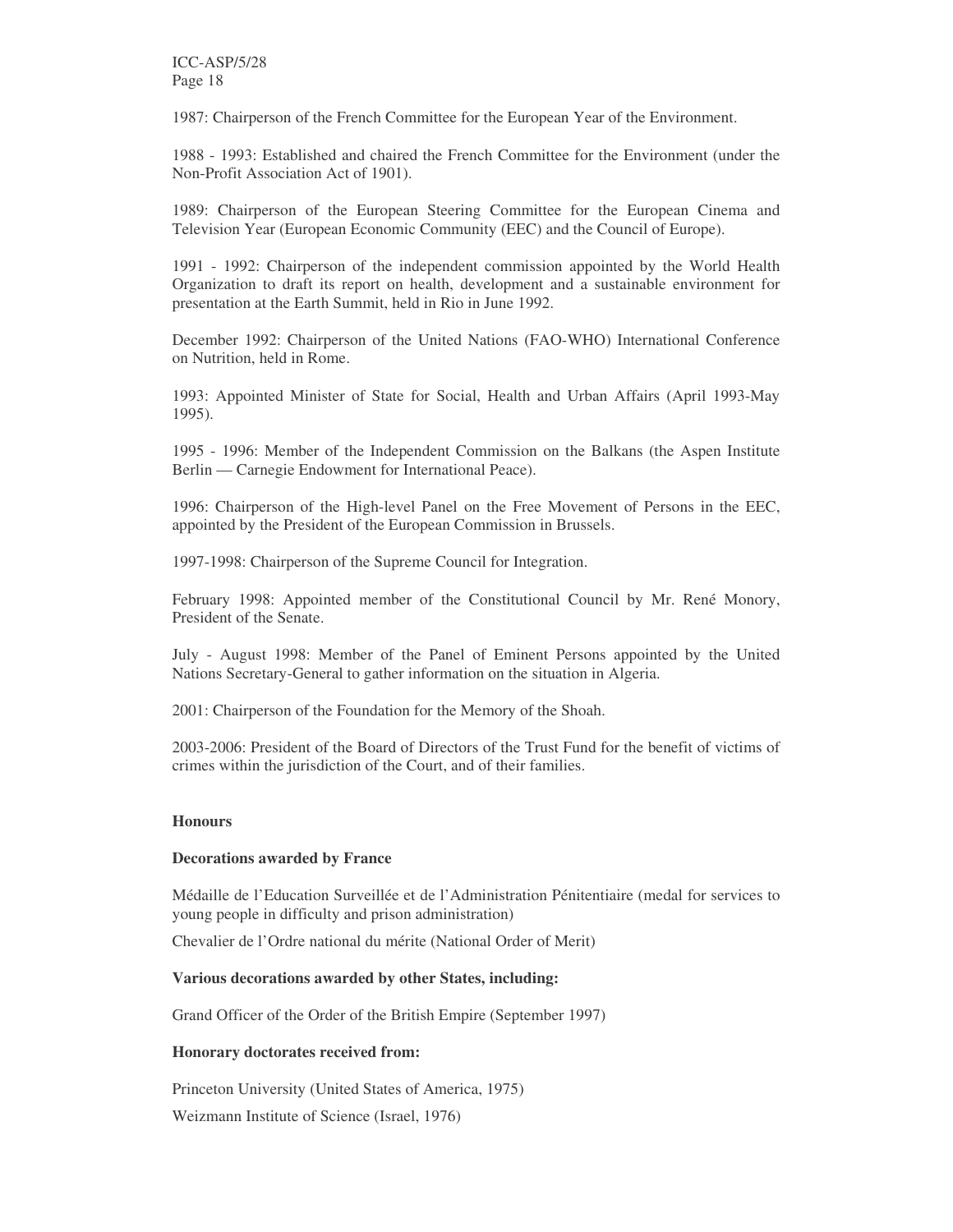Bar-Ilan University (Israel, 1980) Yale University (United States of America, 1980) University of Cambridge (United Kingdom, 1980) University of Edinburgh (United Kingdom, 1980) Georgetown University (United States of America, 1981) Urbino University (Italy, 1981) Yeshiva University (New York, United States of America, 1982) University of Sussex (United Kingdom, 1984) Free University of Brussels (Belgium, 1984) Brandeis University (United States of America, 1989) University of Glasgow (United Kingdom, 1995) University of Pennsylvania (United States of America, 1997)

#### **Awards**

Monismania Award (Sweden, 1978) Onassis International Prize, awarded by the Onassis Foundation (Greece, 1980) International Charlemagne Prize (Germany, 1981) Louise Weiss Prize awarded by the Louise Weiss Foundation (Strasbourg, 1981) Jabotinsky Prize (United States of America, 1983) Prix du courage quotidien (award for everyday courage) (Paris, 1984) Four Freedoms Award, Franklin and Eleanor Roosevelt Institute (Middleburg, 1984) Fiera di Messina Prize (1984) Living Legacy Award (San Diego, 1987) Johanna Lowenherz Prize (Neuwied, 1987) Thomas Dehler Prize (Munich, 1988) Klein Foundation Award (Philadelphia) Truman Peace Prize (Jerusalem, 1991) Giulietta Prize (Verona, 1991) Atlantida Prize (Barcelona, 1991) Prize Obiettivo Europa (Milan, 1993) Henrietta Szold Award (Miami, 1996) Gold Medal awarded by the Stresemann Institute (Mayence, 1993) Gold Medal awarded by B'nai B'rith (Washington, 1993) Health for All Gold Medal awarded by the World Health Organization (1997)